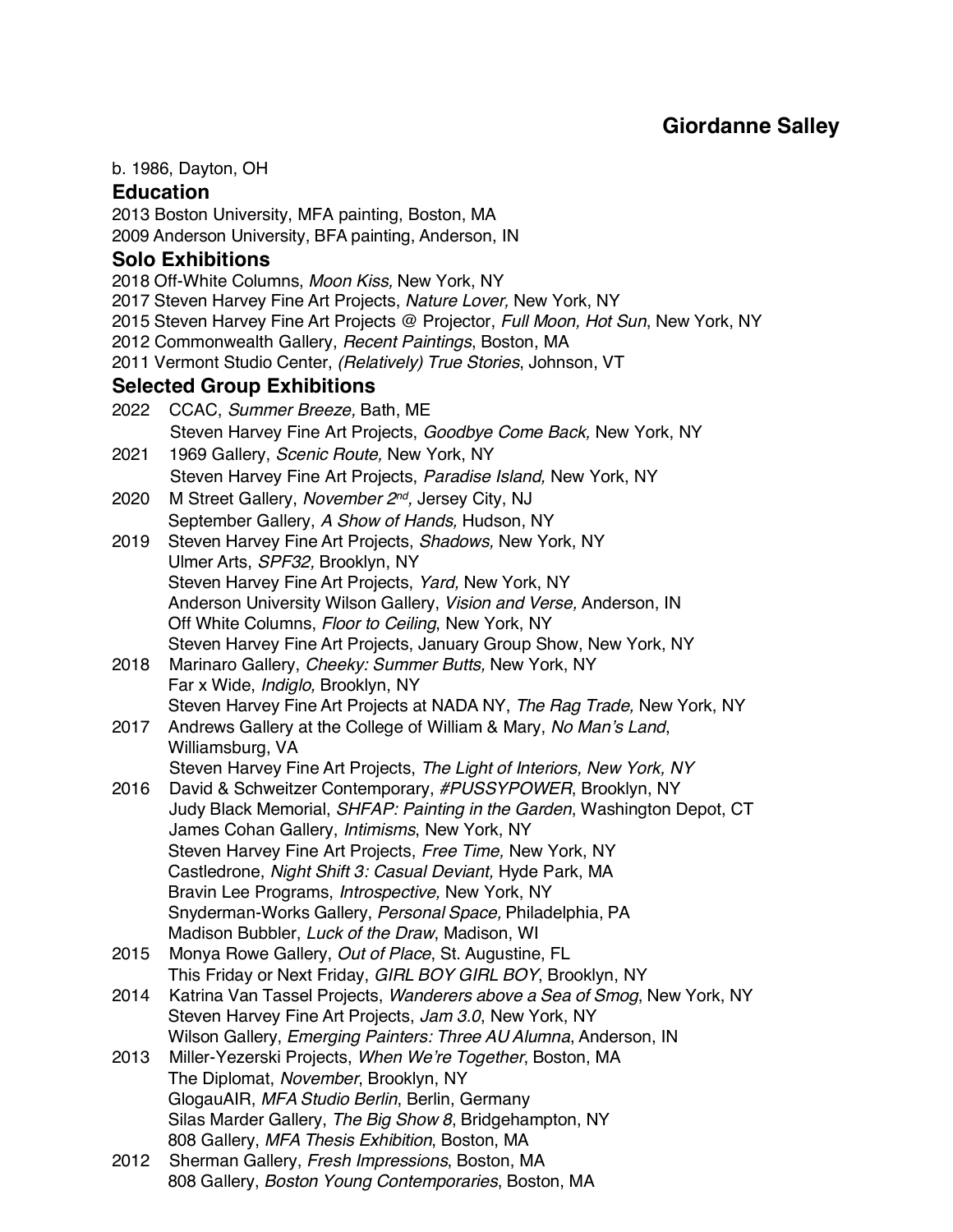- 2011 Washington Art Association, *Young Talent*, Washington Depot, CT
- 2010 Vermont Studio Center, *Group Exhibition*, Johnson, VT Fowler-Kellogg Art Center, *Group Exhibition*, Chautauqua,
- 2009 Strohl Art Center, *12x12x100,* Chautauqua, NY

# **Publications/ Press**

- 2022 *Quiet,* Booooooom publications, February 2022
- 2021 "Artist Spotlight: Giordanne Salley," *Booooooom,* by Jeff Hamada, 28 August 2021
- 2020 "Submerged Bodies: Discovering the Place of the Human in the Natural Landscape with Giordanne Salley," *ArtMaze Magazine: Winter Issue 16,* by Rebecca Irvin, February 2020
- 2017 "What to See in New York Art Galleries This Week," *The New York Times,* by Martha Schwendender, 20 December 2017

"Giordanne Salley: Summer Sun," *Greenpointers,* by Madeline Eherlich, 14 September 2017

*Maake Magazine: Issue 4,* May 2017

"Work in Progress: Giordanne Salley" *Work in Progress Publication March 2017 Issue,* by Sholeh Hajmiragha, 15 March 2017

2016 "Art in New York: *Intimisms*," *Time Out New York,* by Michael Wilson, 19 July 2016 "Art in Review: *Intimisms* at James Cohan Gallery," *The New York Times*, by Roberta Smith, 8 July 2016

"Galleries Shift Shape to Survive in a Changing Art World," *The New York Times*, by Roberta Smith, 23 June 2016

"An Aesthetic of Evasion," *The Boston Globe*, by Cate McQuaid, 24 May 2016 "Giordanne Salley," *Design Crush*, www.designcrushblog.com, by Kelly Beall, 28 April 2016

"Volume Q&A: Giordanne Salley," *Volume,* 14 April 2016

"Artist Spotlight: Giordanne Salley," *Booooooom,* by Kimi Hamada, 8 February 2016 2015 "Monya Rowe Gallery Migrates South from NYC," *Burnaway Magazine*,

- www.burnaway.org, Lily Kuonen, 5 November 2015
- 2014 "Lower East Side Vibes with Bushwhack Art's summer Tide," Bushwick Daily, www.bushwickdaily.com, 15 August 2014 Museum and Gallery Listings, *The New York Times*, Roberta Smith, 31 July 2014 "Top Ten: Giordanne Salley," Mississippi Modern Productions, www.ms-modern.com, by Nathan Mullins, 2 April 2014
- 2013 "In Celebration of the Mundane: Giordanne Salley" Artsy Forager, www.artstforager.com, by Lesley Frenz, 25 October 2013 "Giordanne Salley's Paintings are about Love and Beauty in the Everyday", Mutant Space, www.mutantspace.com, by Moray Mair, 10 September 2013 "Fan Mail: Giordanne Salley" *Daily Serving*, www.dailyserving.com, by Celie Dailey, 16 January 2013

*New American Paintings*, issue no. 104, Northeast Edition, Open Studios Press, February/March 2013, Boston, MA

# **Residencies**

2013 GloguAIR, Berlin, Germany 2010-11 Vermont studio Center, Johnson, VT 2010, 2008 Chautauqua School of Art, Chautauqua, NY

# **Awards/ Grants**

2013 Ellis Fund Travel Grant, Boston University

Esther B. and Albert S. Kahn Career Entry Fund for the Arts Finalist 2010-11 Vermont Studio Center resident staff fellowship 2010 Gapka VACI Grant 2010 Vermont Studio Center Artist Grant